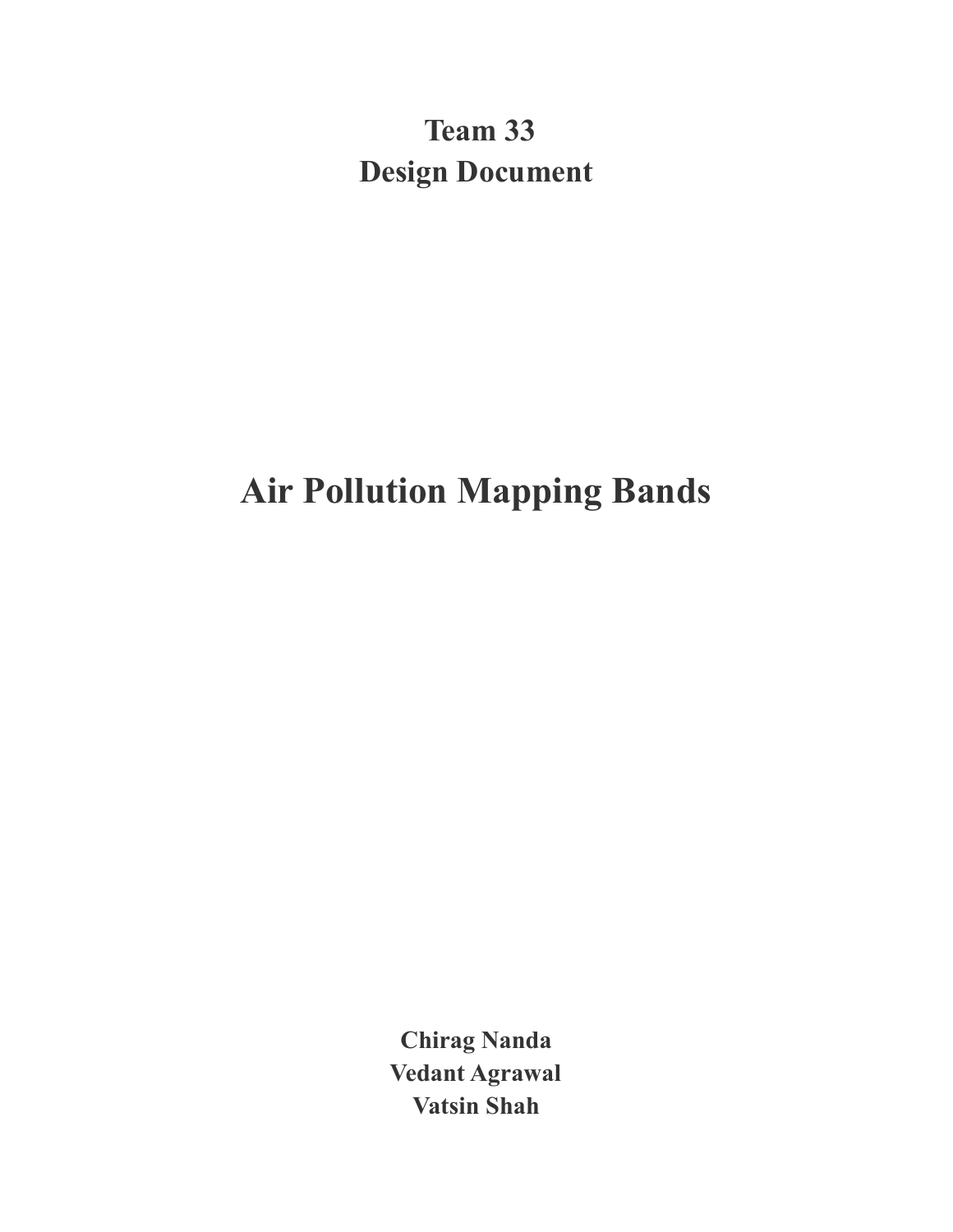# Table of Contents

| 1. Introduction                       | 1              |
|---------------------------------------|----------------|
| 1.1 Problem Overview                  | 1              |
| 1.1 Solution Overview                 |                |
| 1.2 Visual aid                        | $\overline{2}$ |
| 1.3 High-level Requirements           | 3              |
| 2. Design                             | 4              |
| 2.1 Block Diagram                     | 4              |
| 2.2 Subsystem Description             | 5              |
| 2.2.1 App Subsystem                   | 5              |
| 2.2.1.1 Overview                      | 5              |
| 2.2.1.2 Requirements and Verification | 5              |
| 2.2.2 Power Subsystem                 | 6              |
| 2.3.1.1 Overview                      | 6              |
| 2.3.1.2 Requirements and Verification | 7              |
| 2.2.2 Indicator Subsystem             | 7              |
| 2.2.2.1 Overview                      | 7              |
| 2.2.2.2 Requirements and Verification | 7              |
| 2.2.3 Sensing Subsystem               | 8              |
| 2.2.3.1 Overview                      | 8              |
| 2.2.3.2 Requirements and Verification | 9              |
| 2.2.3.3 Sensor Plots                  | 10             |
| 2.4 Tolerance Analysis                | 11             |
| 3. Cost and Schedule                  | 15             |
| 3.1 Cost analysis                     | 15             |
| 3.1.1 Labor Cost                      | 15             |
| 3.1.2 Parts Cost                      | 15             |
| 3.1.3 Total Cost                      | 16             |
| 3.2 Schedule                          | 16             |
| 4. Ethics and Safety                  | 17             |
| 4.1 Ethical Concerns                  | 17             |
| 4.2 Safety Concerns                   | 17             |
| <b>References</b>                     | 18             |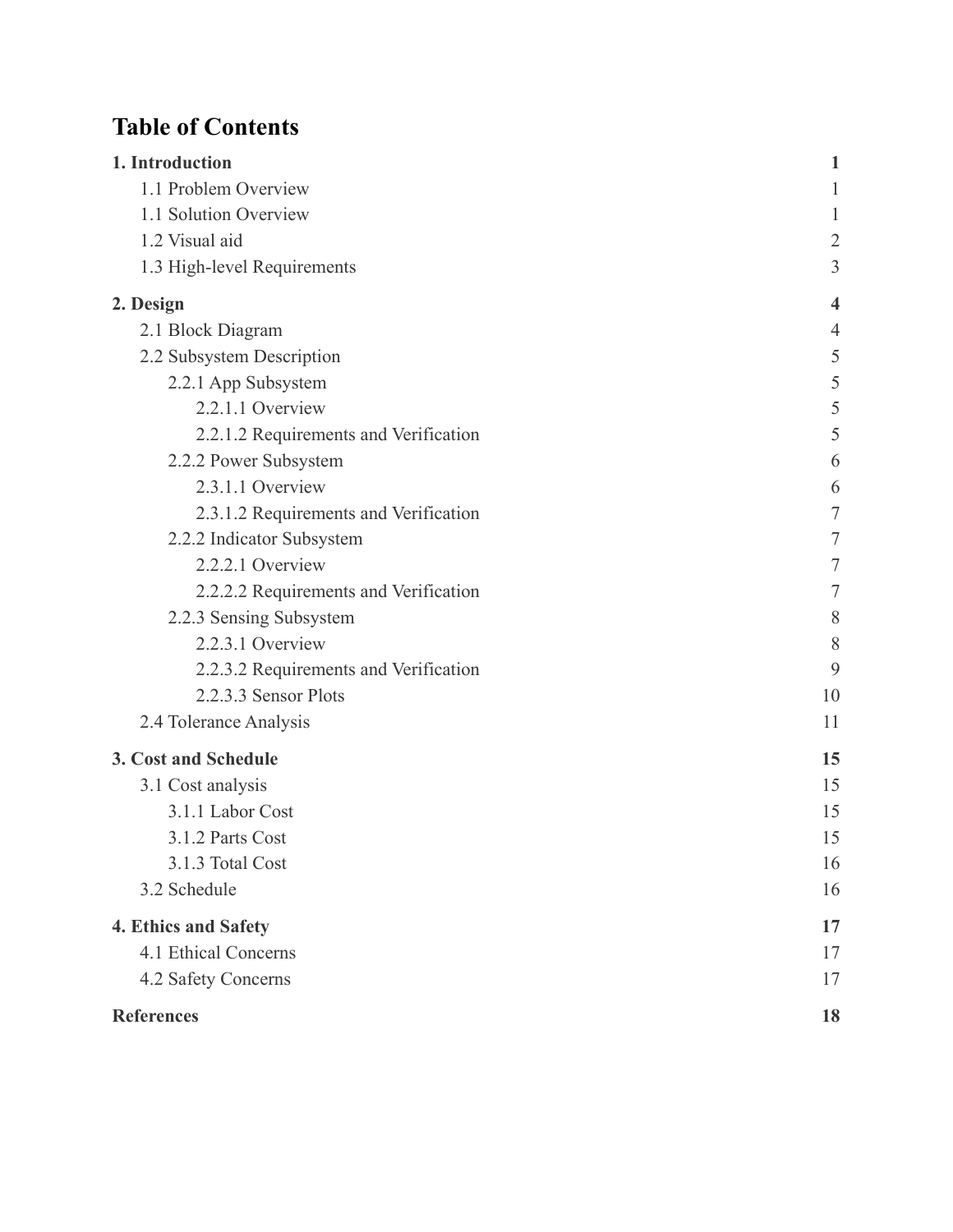# <span id="page-2-0"></span>**1. Introduction**

## <span id="page-2-1"></span>**1.1 Problem Overview**

As air pollution has increased globally, the need for pollution tracking has increased in tandem. Today, most cities take readings using satellites as well as sensors scattered around the city to collect an aggregate reading of city-wide air quality<sup>1</sup>. While this may give a good estimate of the air pollution over a city-wide area, the air quality of individual localities and streets may differ vastly.

Air pollution can change over the course of a day. A variety of factors including traffic, population density, the operation of office buildings, and factories can influence the air quality. A more dynamic calculation of air quality can help people decide which routes to take and which places to avoid. Some cities like Barcelona and Chicago have tried implementing IOT based air pollution trackers embedded into city-wide infrastructure to aid in this effort. Google has even tried to fit street view cars with sensors to track pollution levels<sup>2</sup>. Nonetheless, these devices are often extremely expensive. For instance, the sensor nodes used in Chicago cost around five thousand dollars per node.<sup>3</sup> Additionally, the sensors are often spread far apart, preventing accurate locality-centric/streetwise data collection of pollution.

### <span id="page-2-2"></span>**1.1 Solution Overview**

Our solution to this problem is to create a cheap wearable band and an accompanying mobile app that will continuously monitor the air quality around the user. The broader idea is to have thousands of users wear this band to help contribute to a city-wide map that everyone can access. Nevertheless, within the time constraints of the course we plan to first create a proof of concept of the band and a simple application that gives alerts to the user about their general vicinity. The app can keep a personal record of air pollutant levels of the places they visited on a map.

We aim to keep track of carbon dioxide and carbon monoxide. Additionally, since this band will be portable, it has the potential to be useful as a warning device in indoor spaces. Hence, we also wish to sense propane as it is a common flammable gas. The band can then help find poorly ventilated areas and even warn users of potential gas leaks in places like warehouses and storage rooms. For our project we only plan to build one band. However, we plan to have multiple profiles on our app to test how multiple users can update the same map with the pollution data they collect.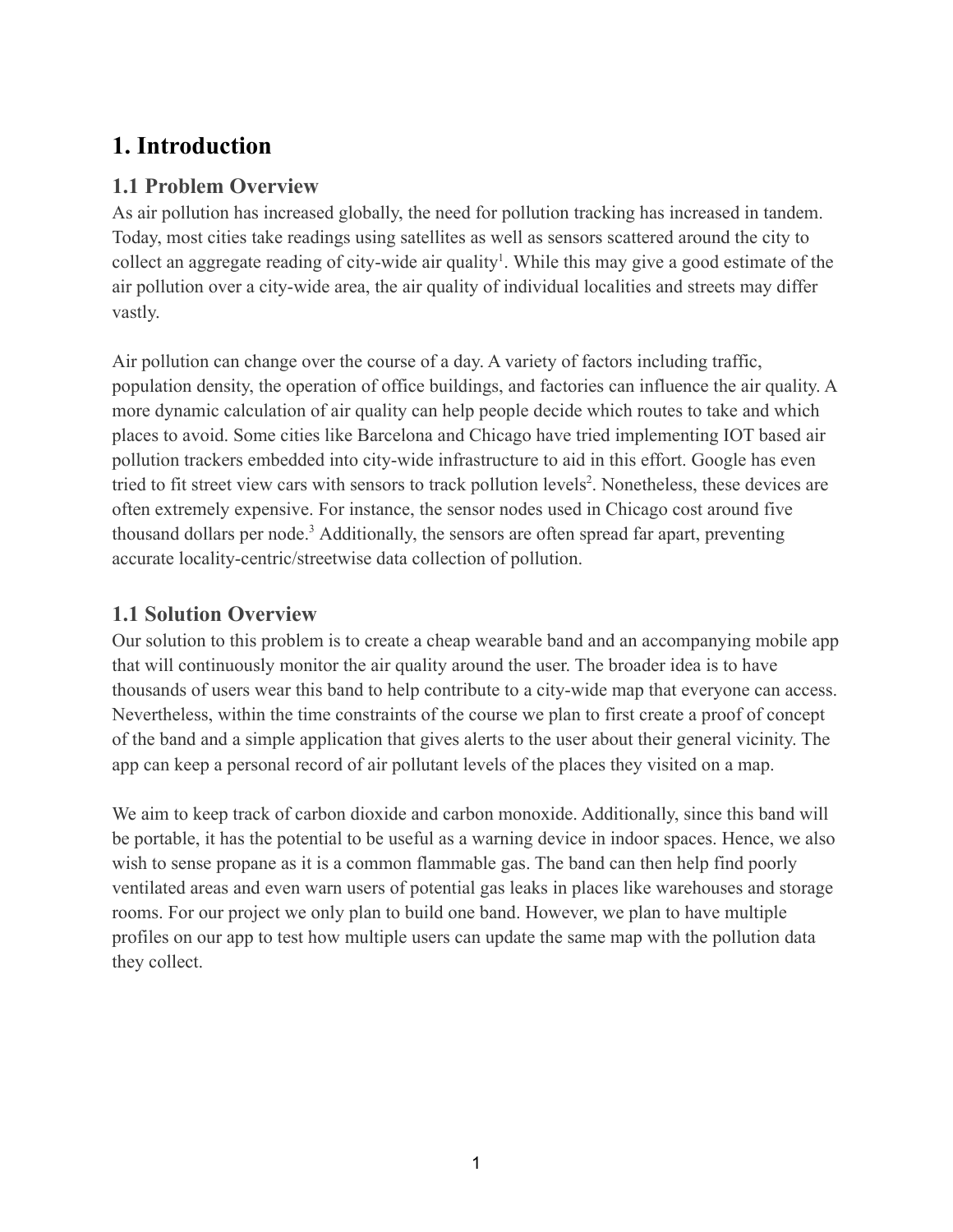### <span id="page-3-0"></span>**1.2 Visual aid**

A mockup of our idea is shown in figure 1. All sizes are approximate for now. We picked 3cm for the thickness of the band because the height of the tallest component we plan to use is 2.5cm. We will try to keep the size of our final device within these approximations if possible.



Top View







Figure 2: Side view of band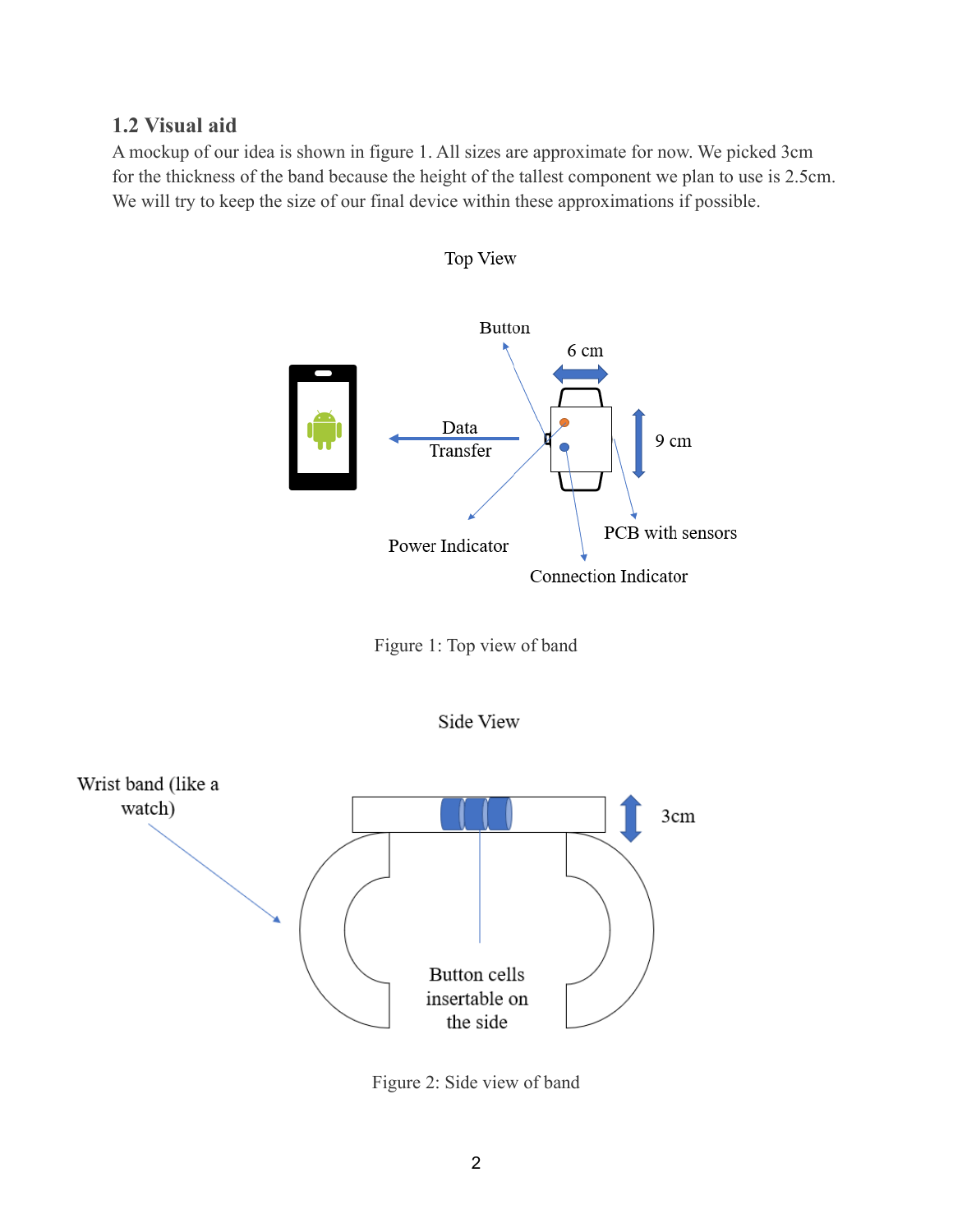#### <span id="page-4-0"></span>**1.3 High-level Requirements**

- 1. The propane sensor should be able to simply detect the presence of propane since any quantity of flammable gas is dangerous. The carbon monoxide sensor should be able to detect up to 200 ppm. The carbon dioxide sensor should be able to detect upto 10000 ppm. We have picked these values based on USDA determined values of dangerous exposure. <sup>4</sup> <sup>5</sup>
- 2. The app will need to be able to take pollution data from the band and update the map accordingly. Since the data will be a continuous stream, as a design choice we will update the app at a specific period of time as pollutant values will not be changing continuously. The app must also be able to warn the user in the form of a notification or sound if the pollution level is not safe or if propane was detected (since it is flammable).
- 3. Our band needs to be wearable and must have around 1-3 hours battery life to be able to track pollution data when a person makes their commute. We plan to create the housing for our circuitry using a 3D printer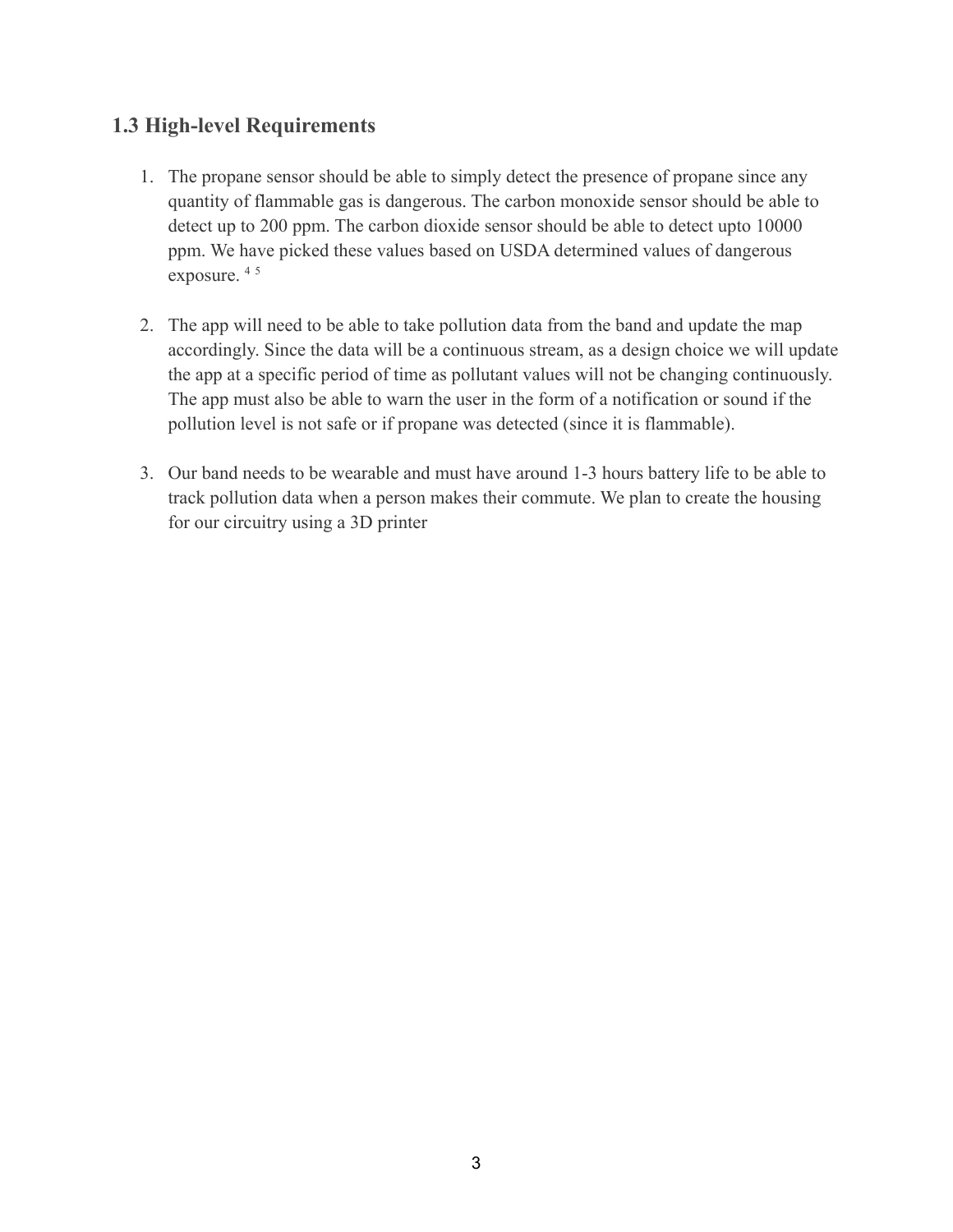# <span id="page-5-0"></span>**2. Design**

# <span id="page-5-1"></span>**2.1 Block Diagram**



Figure 3: Block diagram of the project

Figure 3 shows the high-level block diagram for our project. Our design can be broken down into two broad categories: the board system and the software system. The board system includes the power subsystem, indicator subsystem, and sensing subsystem. The power subsystem is responsible for converting the 9V supply into 3.3V and 5V to be used by our microcontroller and sensor array respectively. The indicator subsystem relays whether or not the band is powered on as well as whether or not a device is connected to the band. The sensing subsystem is responsible for collecting and transmitting pollutant data to the connected device. The board system meets our first high level requirement by being responsible for powering our sensors and microcontroller to monitor and send pollutant data to the app. To maintain our third high level requirement, we plan to keep the design minimal and ensure that our board is as small as possible so that the band is compact and wearable. The software system meets our second high level requirement and consists of the app subsystem. The app subsystem's main goal is to visualize the pollutant data on a map and maintain a centralized map across different user profiles using a REST server.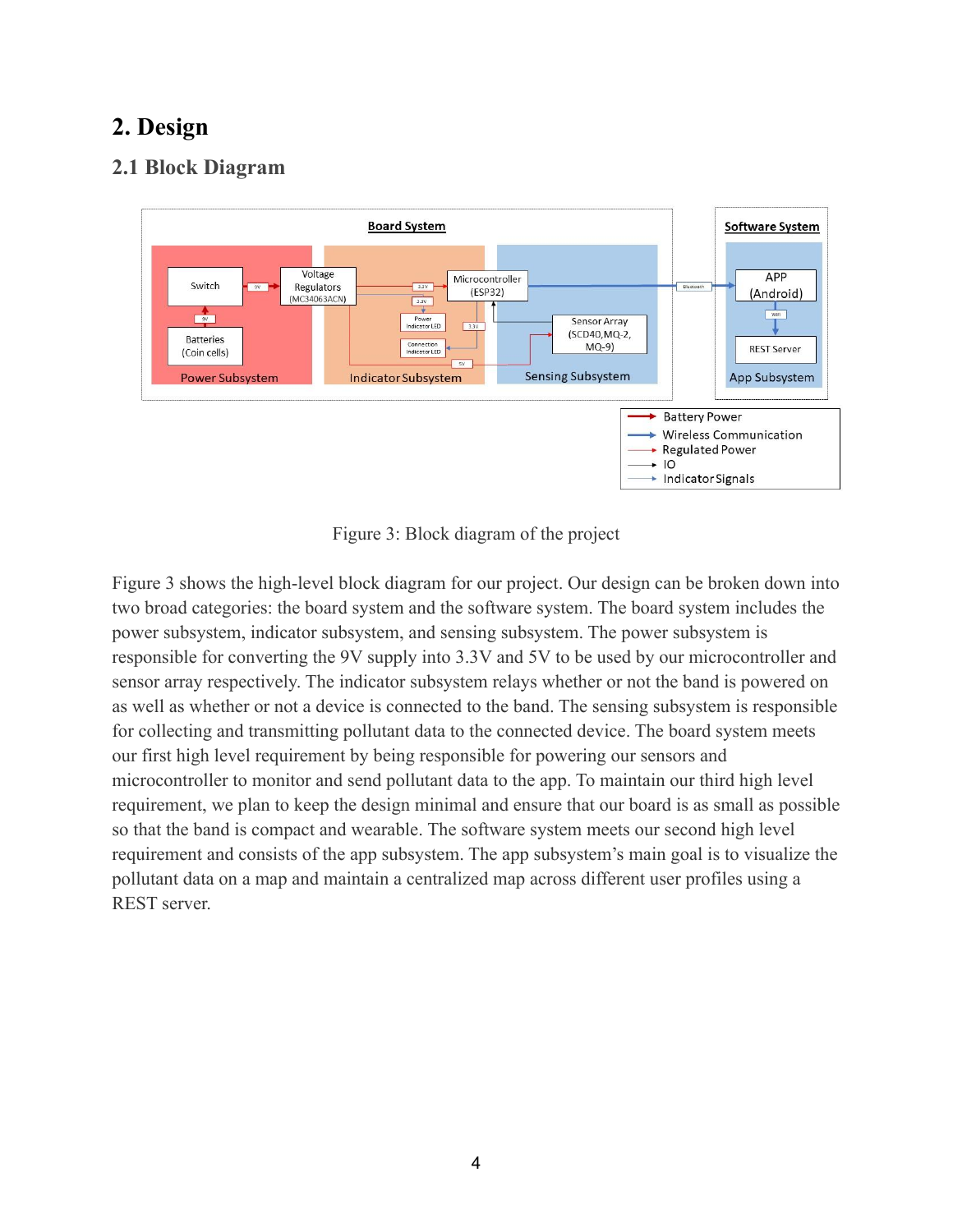# <span id="page-6-0"></span>**2.2 Subsystem Description**

# <span id="page-6-1"></span>**2.2.1 App Subsystem**

### <span id="page-6-2"></span>**2.2.1.1 Overview**

We intend on designing an Android application to produce human-readable values of the output of the sensors and use these values in a decision model to alert the user. The application would also serve the purpose of displaying the heat map, alerting the user if they enter a contaminated region, and an interface to interact with a server to indicate contaminated regions.

This subsystem aims to solve the second high-level requirement of interacting with the sensor data and update the shared map with those values to handle user alerts

#### <span id="page-6-3"></span>**2.2.1.2 Requirements and Verification**

| Requirements                                                                                                                                                                                        | Verification                                                                                                                                                                                                                                                                                                                                                                                                                               |
|-----------------------------------------------------------------------------------------------------------------------------------------------------------------------------------------------------|--------------------------------------------------------------------------------------------------------------------------------------------------------------------------------------------------------------------------------------------------------------------------------------------------------------------------------------------------------------------------------------------------------------------------------------------|
| Connect the phone to the bluetooth module of<br>ESP32 MCU and periodically receive<br>bluetooth packets and unpack them without<br>losing any data in the app.                                      | Compare the values sent by the<br>microcontroller (using print statements to the<br>serial monitor) and the values obtained by<br>unpacking the bluetooth packets.                                                                                                                                                                                                                                                                         |
| The app should alert the user if the carbon<br>dioxide and carbon monoxide values go above<br>a certain threshold. Additionally, any<br>detection of propane gas should be notified to<br>the user. | Send dummy test values from ESP32 MCU<br>for each gas above and below their respective<br>threshold values and verify that the app only<br>notifies if these values cross the threshold.<br>Additionally, we can also artificially simulate<br>conditions that would cause the sensors to<br>detect high concentration of gasses to verify<br>the app alerts.                                                                              |
| The app should be able to communicate with<br>the central server to send the local gas values<br>data (if they cross the threshold) and current<br>GPS location.                                    | Send dummy test values from ESP32 MCU<br>for each gas above and below their respective<br>threshold values and verify that the app only<br>sends a POST request to the server if the<br>values cross the threshold. Also, verify if the<br>values received by the server and the GPS<br>coordinates matches the values sent by the<br>app. In the case where gas values for the same<br>rounded off GPS coordinate exist on the<br>server, |
| The server should maintain a ledger of all the                                                                                                                                                      | Send multiple dummy test values from the                                                                                                                                                                                                                                                                                                                                                                                                   |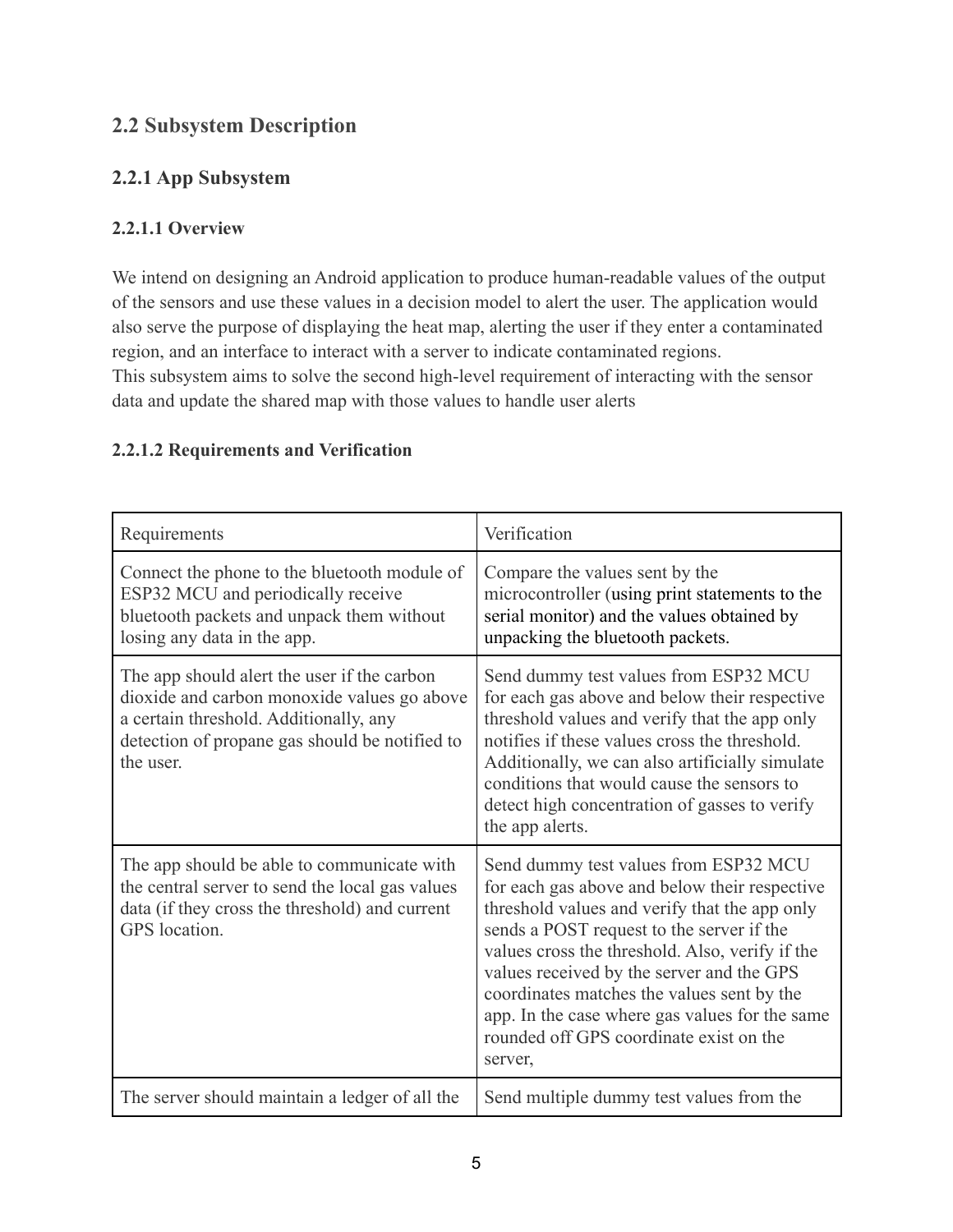| values sent to it from the app when a<br>contamination is detected. It should also<br>round off the GPS coordinates by a<br>predetermined degree to group the values in<br>100m radius together on the map to adhere to<br>the safety regulation suggested by<br>REVIHAAP paper <sup>6</sup> . | app to the server using POST requests and<br>verify that these values are accurately<br>recorded by the server using print statements.<br>Also verify that the rounding off code works<br>as intended and only rounded off GPS values<br>are stored in the ledger. In the case where gas<br>values for the same rounded off GPS<br>coordinate exist on the server, verify that it<br>updates it with the average of the existing and<br>current value. |
|------------------------------------------------------------------------------------------------------------------------------------------------------------------------------------------------------------------------------------------------------------------------------------------------|--------------------------------------------------------------------------------------------------------------------------------------------------------------------------------------------------------------------------------------------------------------------------------------------------------------------------------------------------------------------------------------------------------------------------------------------------------|
| The app should periodically fetch the ledger<br>data from the server to display the<br>contaminations on a human readable map.                                                                                                                                                                 | Inject the server with some dummy values<br>and verify that the app automatically executes<br>GET requests periodically. Ensure that the<br>ledger on the server matches exactly with the<br>local ledger after the GET request is fulfilled.<br>Since the Google Maps API is going to be<br>used to display the heat map, ensure that the<br>coordinates from the ledger are accurately<br>displayed on the map.                                      |
| The app should alert the user if they enter a<br>zone that was marked as contaminated by<br>other users.                                                                                                                                                                                       | Inject the server with dummy test values of<br>gas concentration that exceed the threshold<br>values. Verify that the app rounds off the<br>current GPS coordinates (by the same degree<br>as done while posting the values) and checks<br>for it in the obtained ledger. If the coordinates<br>match up, verify that the app sends a<br>notification.                                                                                                 |

Table 1: Requirements and verification of the app subsystem

#### <span id="page-7-0"></span>**2.2.2 Power Subsystem**

#### <span id="page-7-1"></span>**2.3.1.1 Overview**

This subsystem takes in battery voltage  $(\sim 9V)$  from three 3V cells and steps it down to 5V for powering the sensors and 3.3V for powering the ESP32. The battery, after a power switch, also connects to the indicator subsystem which indicates that the device has been powered on. The power subsystem needs to step voltage down while wasting minimum possible energy in order to maintain high battery life. The ideal way to do this would be a buck converter for each voltage while keeping the same 9V input for each voltage required as less energy wastage in step down means higher battery life over time. The microcontroller operates on 3.3V and sensor array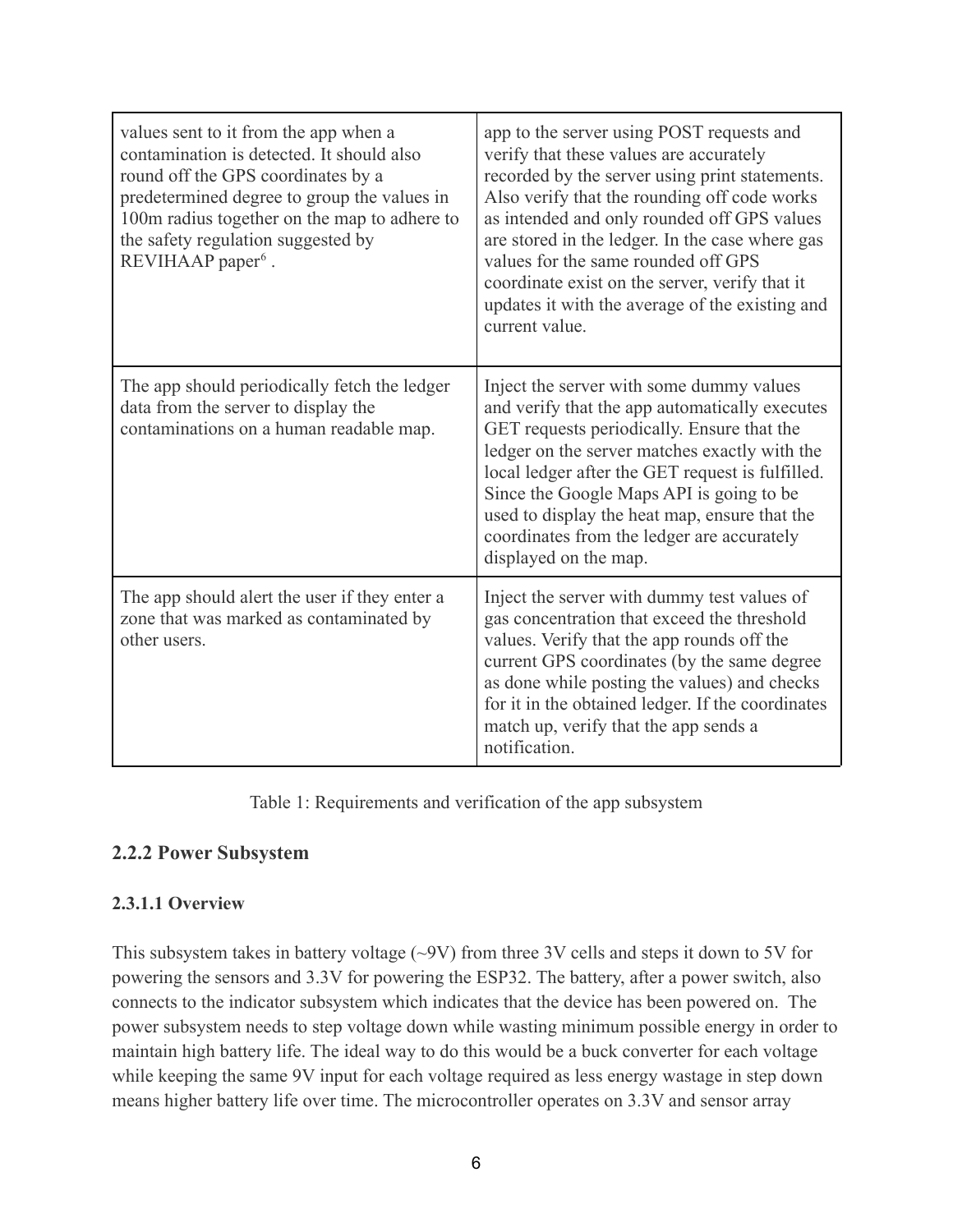operates on 5V, so both of those stepdowns will be required. Hence, the ESP 32 and sensors will have separate voltage regulators. At the end of each regulator there needs to be a denoise capacitor to smooth out the power supply from the regulators.

#### <span id="page-8-0"></span>**2.3.1.2 Requirements and Verification**

| Requirements                                                                                                                                                                      | Verification                                                                                                                                                                |
|-----------------------------------------------------------------------------------------------------------------------------------------------------------------------------------|-----------------------------------------------------------------------------------------------------------------------------------------------------------------------------|
| The 9V input must come from three 3V<br>button cells to keep the design compact. This<br>voltage should not drop below 5V as we use a<br>Buck converter to step the voltage down. | The upper limit can be verified using a<br>voltmeter and a fresh set of cells, while the<br>lower limit can be verified using a voltmeter<br>and a discharged set of cells. |
| When the band is not being used, there needs<br>to be a switch between the battery and voltage<br>regulators to turn off the device and conserve<br>power                         | Operation of the power switch can be verified<br>using continuity tests in a multimeter.                                                                                    |
| The sensors expect a 5V input with a<br>tolerance of $\pm 0.1V$ from the voltage regulator.                                                                                       | Output of the voltage regulator for the 5V<br>input and its stability over time must be<br>verified using an oscilloscope.                                                  |
| ESP32 expects input of 3.3V but can accept<br>between 2.2 to 3.6V from the voltage<br>regulator.                                                                                  | Output of the voltage regulator for the 3.3V<br>input and its stability over time must be<br>verified using an oscilloscope.                                                |

Table 2: Requirements and verification of the Power subsystem

## <span id="page-8-1"></span>**2.2.2 Indicator Subsystem**

#### <span id="page-8-2"></span>**2.2.2.1 Overview**

The purpose of this subsystem is to indicate whether the band is powered up, if the system is ready to be connected to, or if some device is already connected to the system. It consists of two LEDs, one for indicating power and one for indicating the status of connection. The power indication LED will be directly connected to the same voltage regulator used by the sensor array. The connection LED will be multicolored and powered by the microcontroller. Depending on the connection status of the band, the connection LED will display a different color.

#### <span id="page-8-3"></span>**2.2.2.2 Requirements and Verification**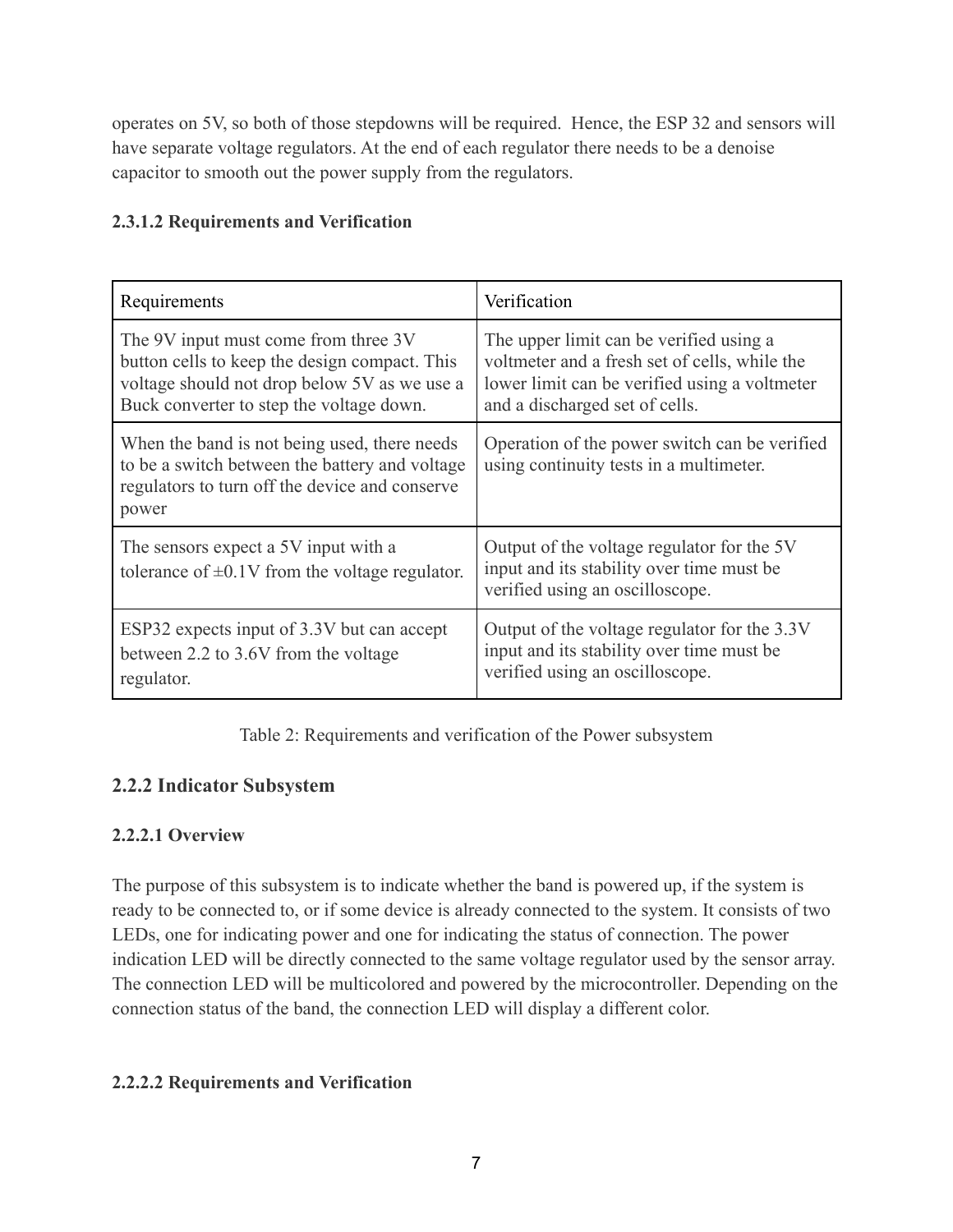| Requirements                                                                                                                                                                                                                                          | Verification                                                                                                                                                                                                                                                                       |
|-------------------------------------------------------------------------------------------------------------------------------------------------------------------------------------------------------------------------------------------------------|------------------------------------------------------------------------------------------------------------------------------------------------------------------------------------------------------------------------------------------------------------------------------------|
| The power indication LED needs to turn on<br>when the device is switched on.                                                                                                                                                                          | Potential difference across switch's end and<br>the state of the LED can be monitored<br>simultaneously to verify the working of the<br>power indicator LED.                                                                                                                       |
| The connection indication LED needs to turn<br>on when the microcontroller finishes setup.<br>By default, the LED needs to shine red upon<br>turning on the band.                                                                                     | Potential difference across switch's end,<br>microcontroller, and the state of the LED can<br>be monitored simultaneously to verify the<br>working of the connection indicator LED<br>once the band is turned on.                                                                  |
| The connection indication LED needs to<br>change to a different color depending on the<br>state of connection. If a mobile device is not<br>paired with the band, it should shine red.<br>Once a device pairs with the band it should<br>shine green. | Microcontroller's state (using print statements)<br>to the serial monitor) and the state of the LED<br>can be monitored simultaneously to verify the<br>working of the state indicator LED. The color<br>should change as soon as a device is<br>connected to the microcontroller. |

Table 3: Requirements and verification of the Indicator subsystem

#### <span id="page-9-0"></span>**2.2.3 Sensing Subsystem**

#### <span id="page-9-1"></span>**2.2.3.1 Overview**

The sensing subsystem involves the microcontroller (ESP32) and an array of sensors including:

- a) MQ-2 Semiconductor Sensor for Combustible Gas like propane<sup>7</sup>
- b) MQ-9 Semiconductor Sensor for Carbon Monoxide<sup>8</sup>
- c) Semiron's SCD41 Carbon Dioxide Sensor<sup>9</sup>

All the sensors mentioned above use 5V power each. The purpose of this subsystem is to measure pollution levels and send the data over to the connected phone using bluetooth or WiFi. The Carbon Monoxide and Propane sensors connect to the  $ESP32<sup>10</sup>$  via the analog input pins available on the microcontroller. The Carbon Dioxide sensor is a digital sensor that connects via I2C communication protocol. This analog data will be converted to ppm values via the conversion graphs for each sensor (figures 4 and 5). The microcontroller will send the recorded PPM values to the app over the chosen wireless transfer protocol every 5 minutes or whenever a dangerous amount of any gas is detected. The decision to send every 5 minutes is based on the fact that air quality readings do change rapidly unless there is a gas leak. This subsystem specifically meets our first high level requirement. Additionally, these sensors are 2.5cm in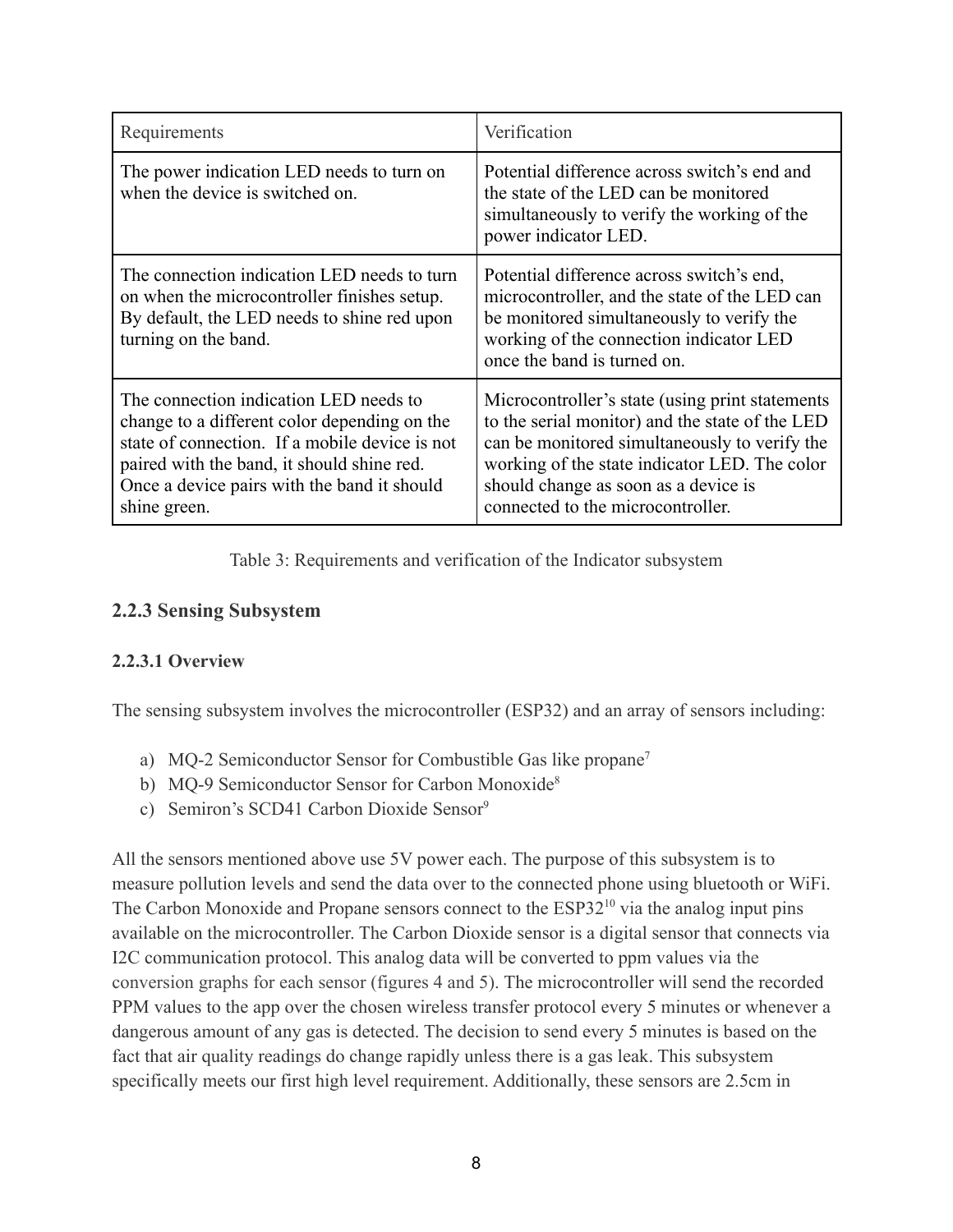height including connection pins, so they have a low profile, allowing us to fit them in a bracelet (to meet high level requirement 3).

| Requirements                                                                                           | Verification                                                                                                                                                                                                                                                                                                                                               |
|--------------------------------------------------------------------------------------------------------|------------------------------------------------------------------------------------------------------------------------------------------------------------------------------------------------------------------------------------------------------------------------------------------------------------------------------------------------------------|
| Read analog data from MQ-2 and MQ-9<br>sensors into digital data using analog input<br>pins on ESP 32. | Read voltage output using an oscilloscope and<br>convert the voltage reading to digital reading<br>mathematically. Compare this value to the<br>value read by the microcontroller using print<br>statements.                                                                                                                                               |
| Convert sensor data into PPM measurements.                                                             | Convert voltage readings to PPM readings<br>using the conversion graphs for each sensor.<br>This can be done by linearizing the graph in<br>100 ppm segments so that we can map voltage<br>values to approximate PPM value using the<br>appropriate load resistors mentioned in the<br>datasheets. See figure 4 for MQ 9 and figure 5<br>for MQ 2 sensors. |
| Establish successful I2C connection between<br>ESP 32 and SCD 41 to read data from the<br>sensor.      | Send wakeup requests and receive<br>confirmation to make sure we can<br>communicate with the sensor.                                                                                                                                                                                                                                                       |
| Establish successful bluetooth connection<br>between ESP 32 and app to reliably send data<br>over.     | Send dummy packets over bluetooth using the<br>appropriate protocol to ensure we can receive<br>data on the app.                                                                                                                                                                                                                                           |
| Ensure that the sensor data is sent to the app<br>every 5 minutes                                      | Use a timer on ESP 32 to interrupt the normal<br>flow of code to send collected data over<br>bluetooth and verify on app that the packets<br>are received every five minutes.                                                                                                                                                                              |

#### <span id="page-10-0"></span>**2.2.3.2 Requirements and Verification**

Table 4: Requirements and verification of the Sensor subsystem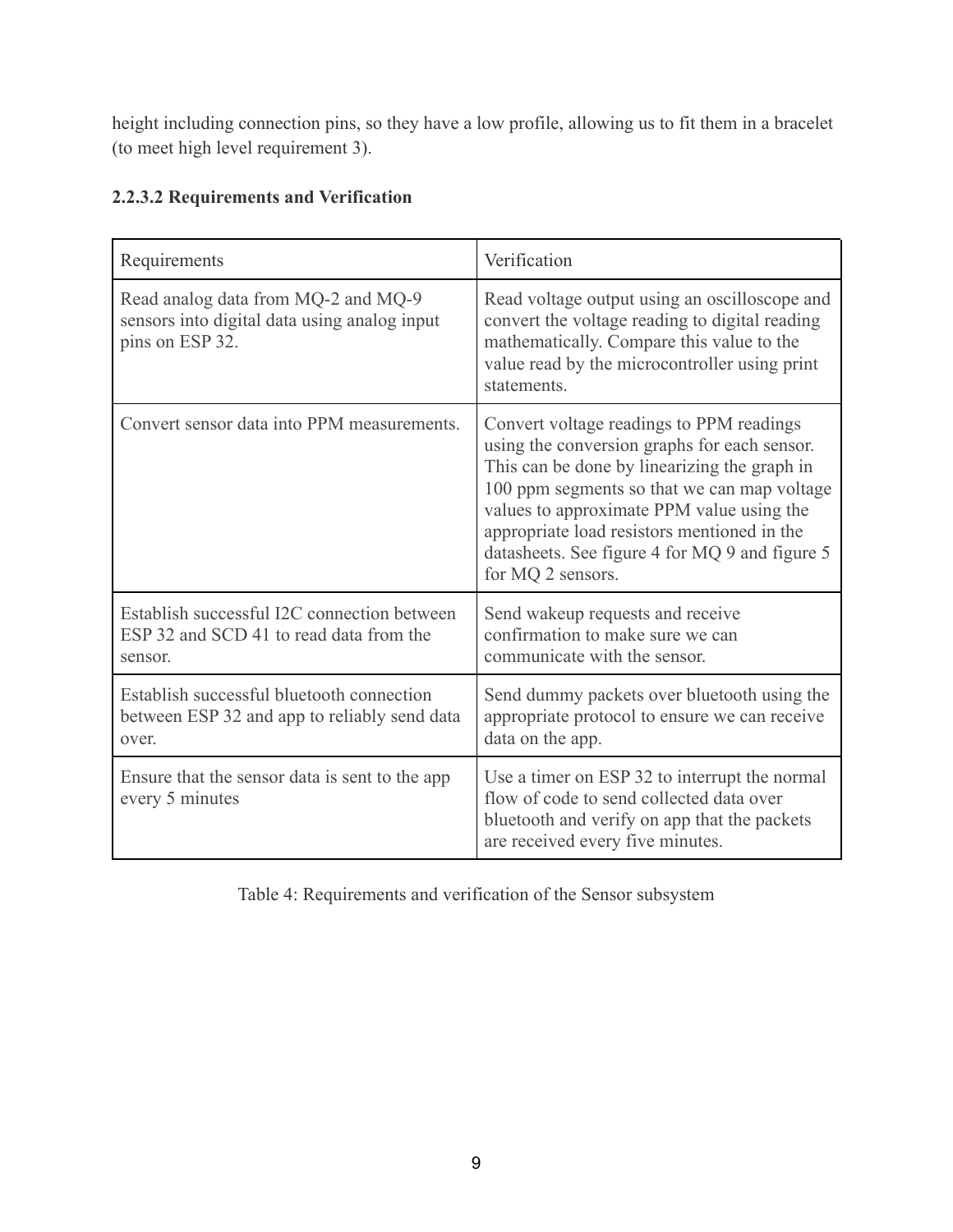#### <span id="page-11-0"></span>**2.2.3.3 Sensor Plots**



Figure 4: Voltage vs PPM  $(MQ-9)^8$ 

Figure 5: Voltage vs PPM (MQ-2)<sup>7</sup>

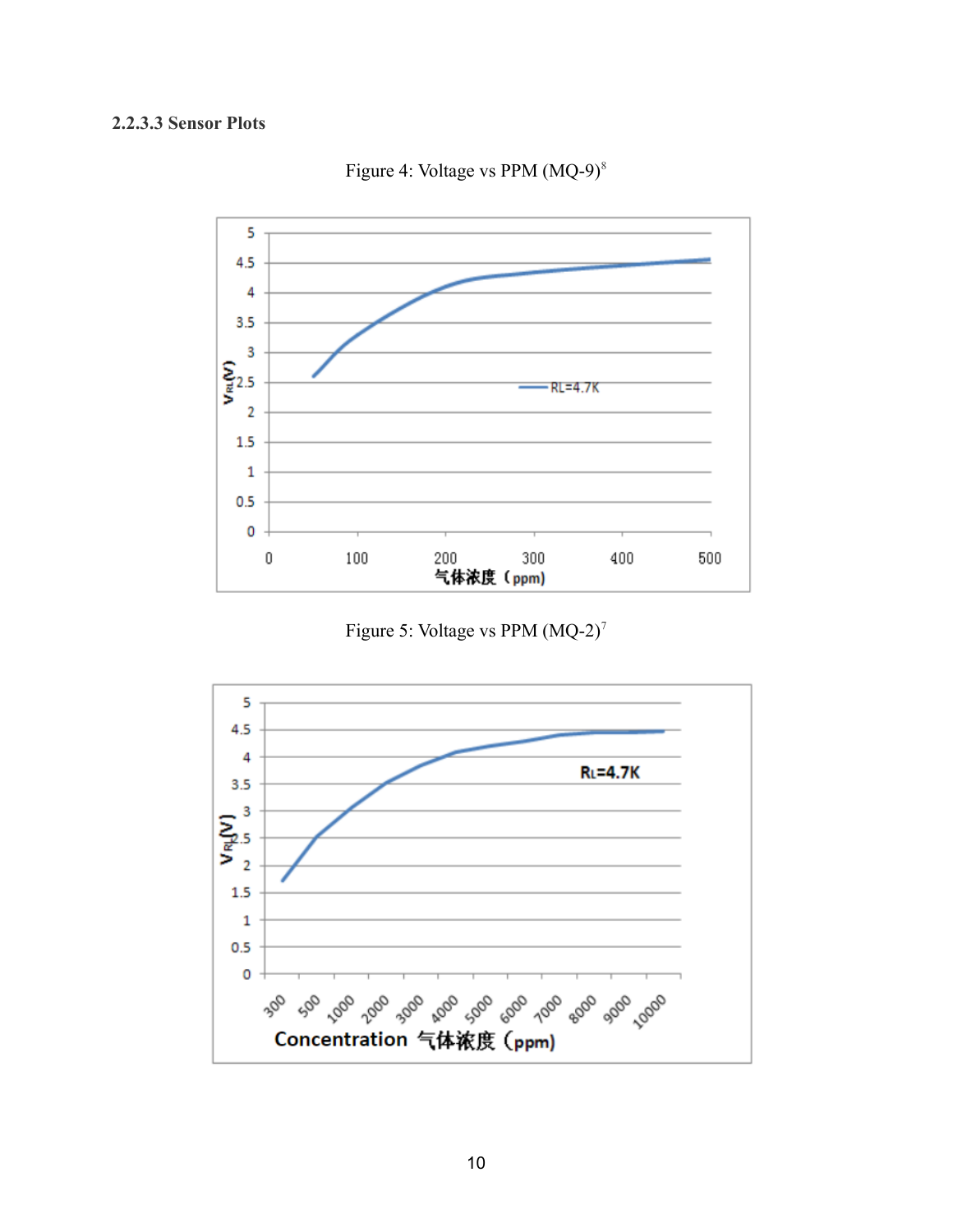#### <span id="page-12-0"></span>**2.4 Tolerance Analysis**

For each sensor we have calculated the approximate error using graphs from their datasheet that catalog the relative readings based on various temperatures and humidity. Since we will be testing our bands in the spring in Champaign, we have assumed that the temperature will be between 15-25 $\degree$ C and the humidity will be around 55%<sup>11</sup>. To calculate the percentage error, we make use of the following formula:

$$
\delta = \left| \frac{\text{(measured value} - absolute value)}{\text{absolute value}} \right| * 100
$$

$$
1) \text{MQ-2:}
$$



Figure 6: Graph of MQ-2's relative temperature/humidity characteristics<sup>7</sup>

The y-axis in figure 6 represents the ratio of Rs/Rso and the x-axis represents temperature. Rs (the measured value) is the resistance of the sensor in 2000ppm of propane in various temperatures and pressures. Rso (the absolute value) is the resistance of the sensor in 2000ppm propane under 20°C/55% relative humidity. Relative Humidity can be assumed to be 55% (the green curve) and operating temperature is 15-25°C.

#### Relative error at 15°C:

$$
\begin{array}{r|l}\n & \frac{R_s - R_{so}}{R_{so}} \text{ } \ast \text{ } 100 \\
& = \left( \left| \frac{R_s}{R_{so}} - 1 \right| \right) \ast \text{ } 100 \\
& = (1.1-1) \ast 100 \\
& = 10\% \n\end{array}
$$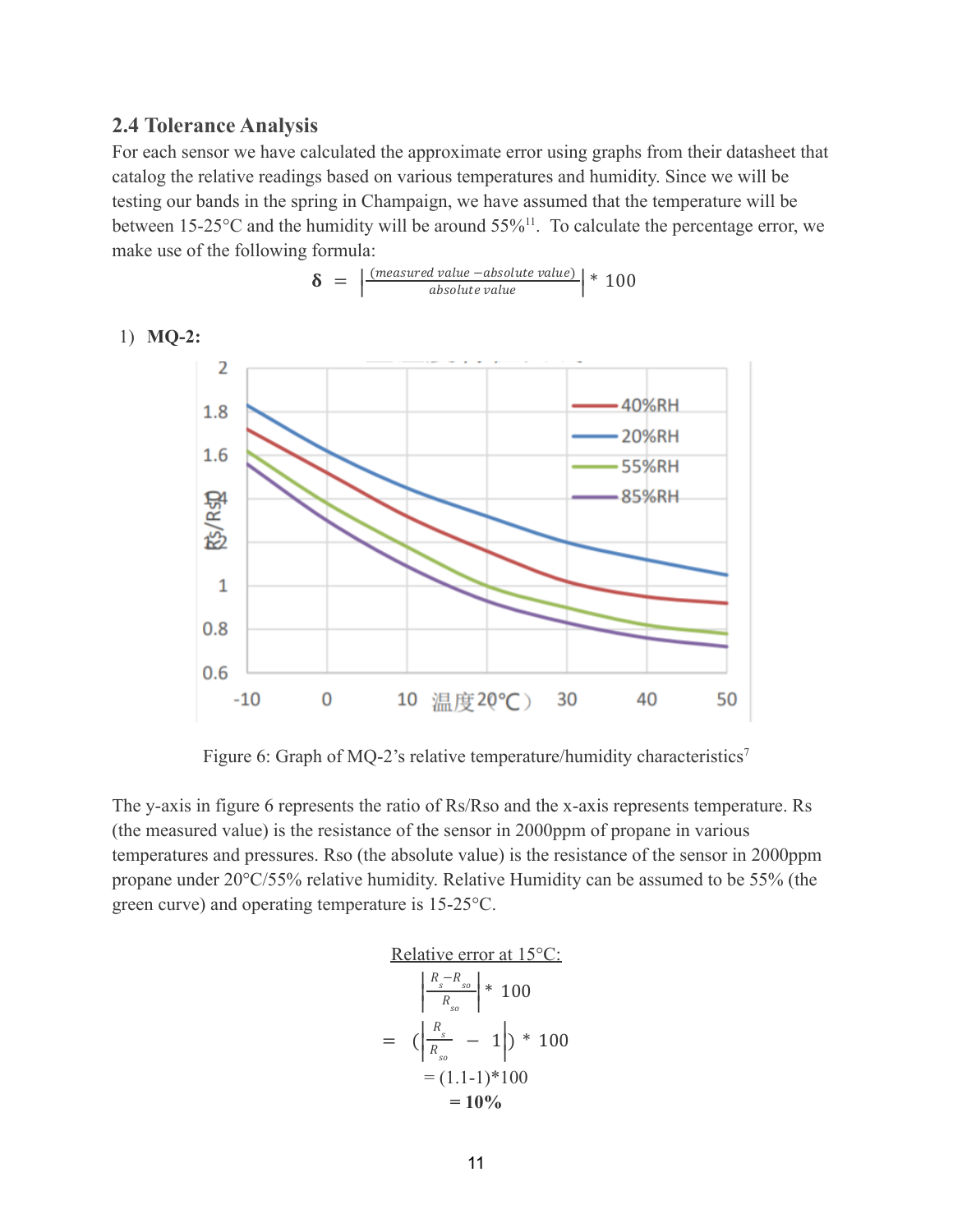Relative error at 20°C:

$$
\left| \frac{R_s - R_{so}}{R_{so}} \right| * 100
$$
  
=  $(\left| \frac{R_s}{R_{so}} - 1 \right|) * 100$   
=  $(|1 - 1|) * 100$   
= **0%**

Relative error at 25°C:

$$
\left| \frac{R_s - R_{so}}{R_{so}} \right| * 100
$$
  
=  $(\left| \frac{R_s}{R_{so}} - 1 \right|) * 100$   
=  $(|0.95 - 1|) * 100$   
= 5%

**2) MQ-9**:



Figure 7: Graph of MQ-9's relative temperature/humidity characteristics<sup>8</sup>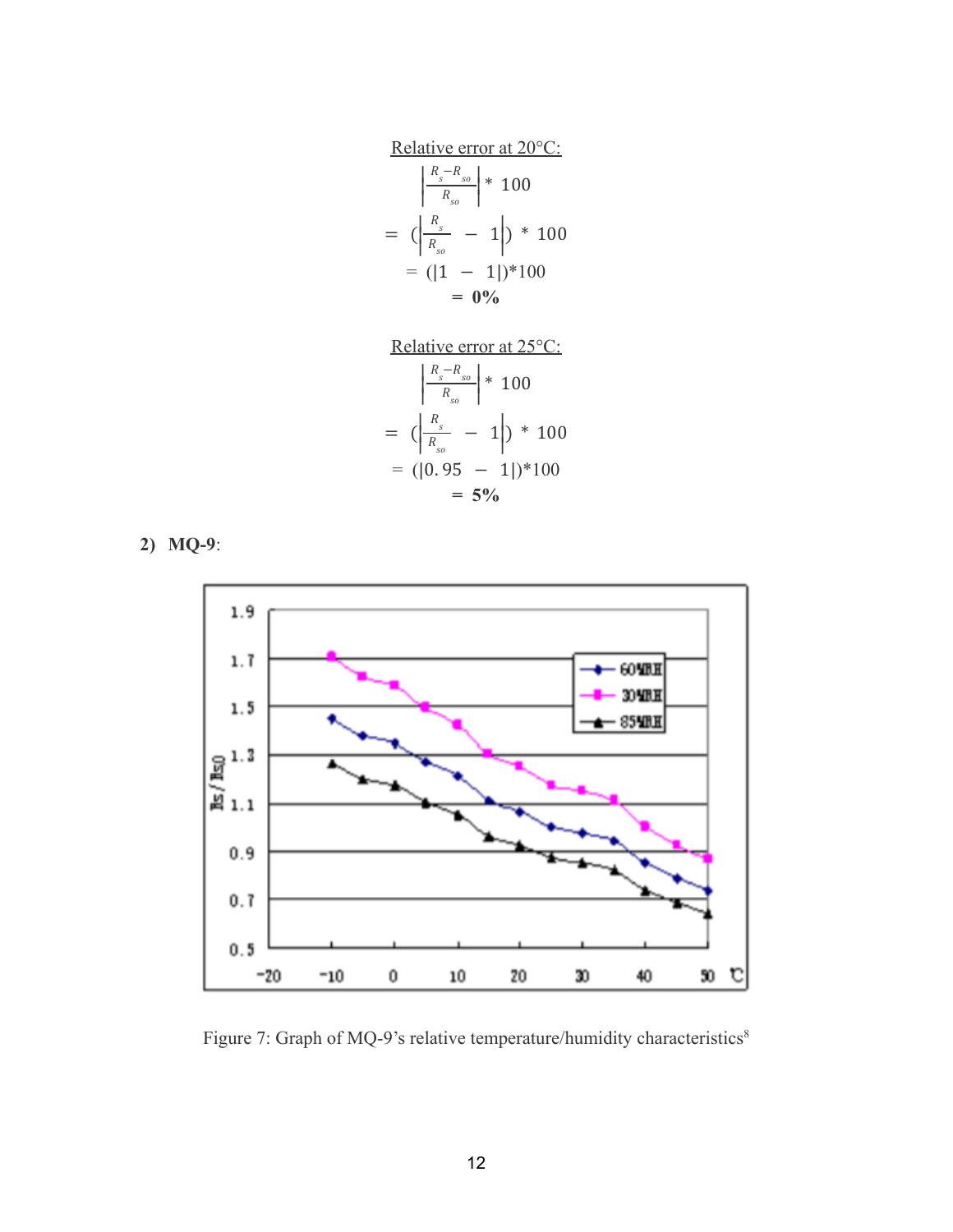The y-axis in figure 7 represents the ratio of Rs/Rso and the x-axis represents temperature. Rs (the measured value) is the resistance of the sensor in 150ppm of CO in various temperatures and pressures. Rso (the absolute value) is the resistance of the sensor in 150ppm CO under 20°C/55% relative humidity. Relative Humidity can be assumed to be 55% (the green curve) and operating temperature is 15-25°C. Relative Humidity can be assumed to be 60% (closest to 55%) (the blue curve) and operating temperature is 15-25°C.

Relative error at 15°C:  
\n
$$
\left| \frac{R_s - R_{so}}{R_{so}} \right| * 100
$$
\n
$$
= \left( \left| \frac{R_s}{R_{so}} - 1 \right| \right) * 100
$$
\n
$$
= (|1.1 - 1|) * 100
$$
\n
$$
= 10\%
$$



Relative error at 25°C:  $R_{s} - R_{so}$  $R_{\rm so}$ | | | | | | \* 100  $=$   $\left(\frac{R_s}{R_s}\right)$  $\frac{R_s}{R_{so}}$  - 1  $\Big) * 100$  $= (|1 - 1|)^*100$  $= 0\%$ 

#### **3) SCD40:**

At high accuracy,  $\pm$ (40ppm + 5%) should be expected error. The range of high accuracy measurements is 400 - 2000ppm. At higher ppm, the inaccuracies increase, though the datasheet does not quantify the exact amount<sup>9</sup>.

We have also highlighted possible faults in our system and our proposed solutions to them:

*Pain point:* Due to some external or internal factors, the sensors can occasionally transmit faulty values. These faulty values can severely affect the accuracy of our data.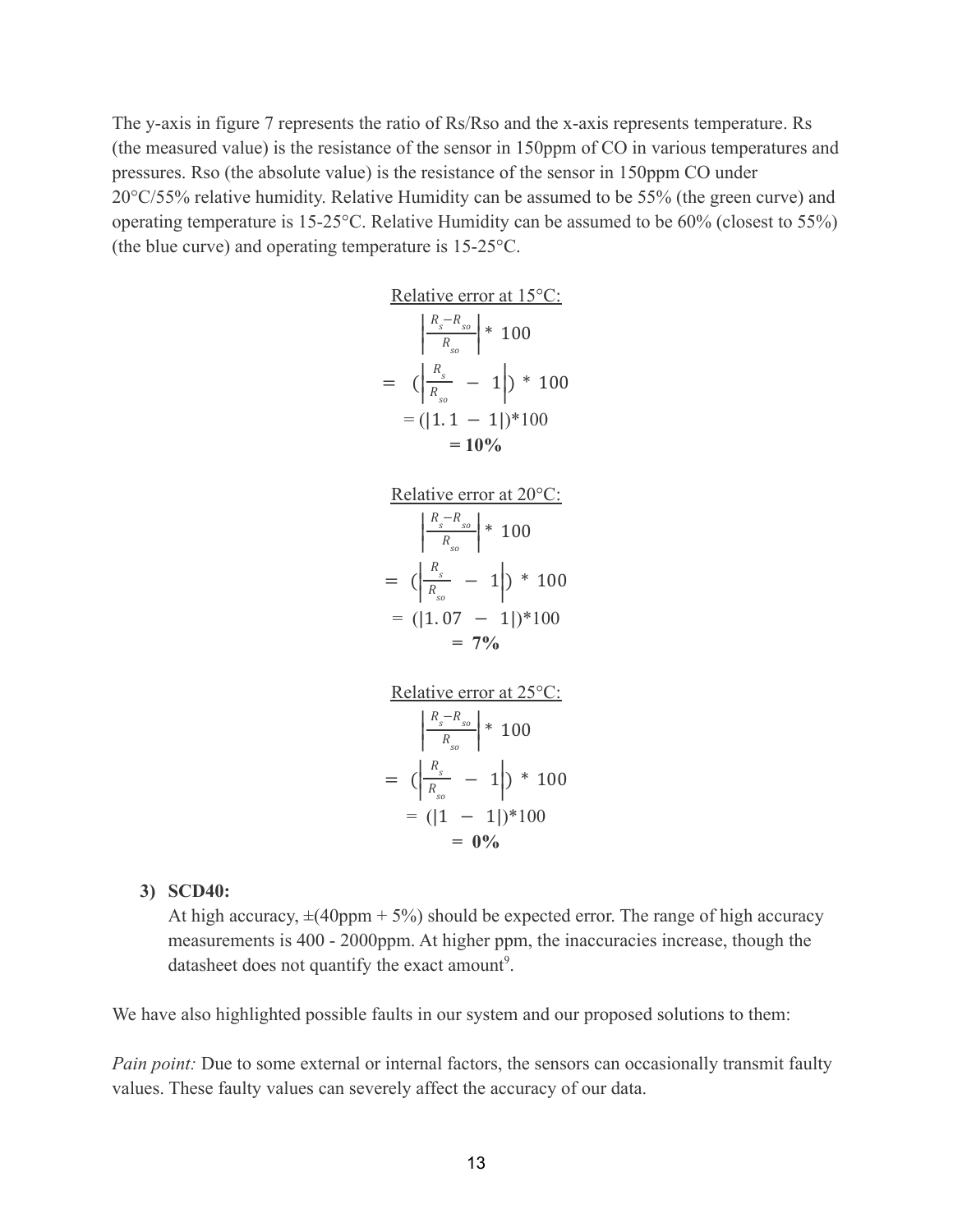*Solution:* We will try to mitigate this issue by maintaining a running average of the collected values and pushing this average to the server. By maintaining a running average, we can smooth out the inaccurate spikes in our data.

*Pain point:* Faulty bracelets will always be transmitting inaccurate data to the server which affect the accuracy of the data for other users.

*Solution:* We will try to minimize the effect of faulty bracelets by averaging the received value with the current value on the server side. The hope is that with enough non-faulty functioning bracelets in the region, the error can be offset easily as the average would be closer to the accurate values.

*Pain point:* The power expected by sensors and the microcontroller is very precise. Sensors expect a 5V input with a tolerance of  $\pm 0.1V$  and the ESP32 expects input of 3.3V but can accept 2.2 to 3.6V.

*Solution:* Using buck converters, which have a feedback loop each, we should be able to precisely control the voltage step down from ~9V from the battery to the desired 5V and 3.3V irrespective of the load.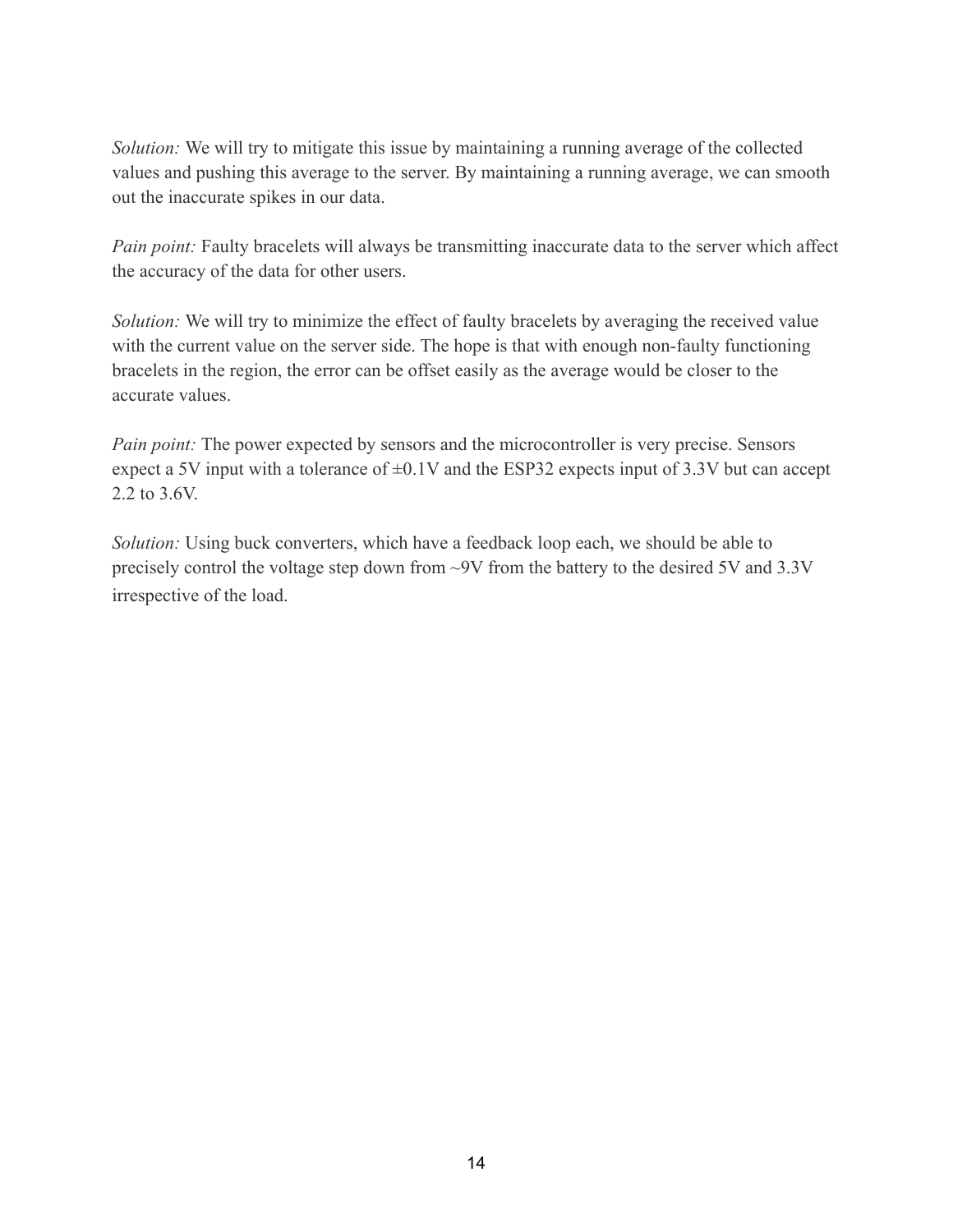# <span id="page-16-0"></span>**3. Cost and Schedule**

# <span id="page-16-1"></span>**3.1 Cost analysis**

The cost of the project can be divided into the labor cost and parts cost.

## <span id="page-16-2"></span>**3.1.1 Labor Cost**

We assume that we will spend an average of 10 hours a week for a total of 10 weeks of this semester working on our senior project. Additionally, we are taking \$32 as our per hour wage because that is the average salary of ECE interns in Illinois<sup>12</sup>. Using these numbers the total labor cost is:

Labor Cost =  $\frac{1}{2}$ /hour \* 2.5 \* hours to complete \* people Labor Cost =  $$32/hour * 2.5 * 10 hours/ week * 10 weeks * 3 people$ Labor Cost =  $$24000$ 

## <span id="page-16-3"></span>**3.1.2 Parts Cost**

Aside from the exact costs for required parts, we are also including a row for miscellaneous costs for parts that we may already have from lab kits of previous courses including resistors, capacitors, and push button switches. Additionally, as a fail safe, we plan to buy an excess of specific parts which we are not confident about using including the CO sensor, propane sensor, and buck converter.

| <b>Part Name</b>       | <b>Part Number</b> | Quantity       | <b>Vendor</b> | Cost     | <b>Total</b> |
|------------------------|--------------------|----------------|---------------|----------|--------------|
| CO <sub>2</sub> Sensor | SCD41              | $\mathbf{1}$   | Sparkfun      | \$60.00  | \$60.00      |
| CO Sensor              | MQ9                | $\overline{2}$ | Sparkfun      | \$4.95   | \$9.90       |
| Propane Sensor         | MQ <sub>2</sub>    | $\overline{2}$ | Sparkfun      | \$5.95   | \$11.90      |
| ESP32                  | ESP32 C3 WROOM     | 1              | Sparkfun      | \$3.50   | \$3.50       |
| <b>Buck Converter</b>  | LMR36015FBRNXT     | 6              | Mouser        | \$2.83   | \$16.98      |
| 3V button cell         | CR2032             | 10             | Amazon        | \$0.80   | \$8.00       |
| <b>LED</b>             | 1528-2761-ND       | $\overline{2}$ | Digikey       | \$5.95   | \$11.90      |
| Miscellaneous<br>Costs |                    |                |               |          | \$5.00       |
| <b>Total</b>           |                    |                |               | \$127.18 |              |

Table 5: Cost of parts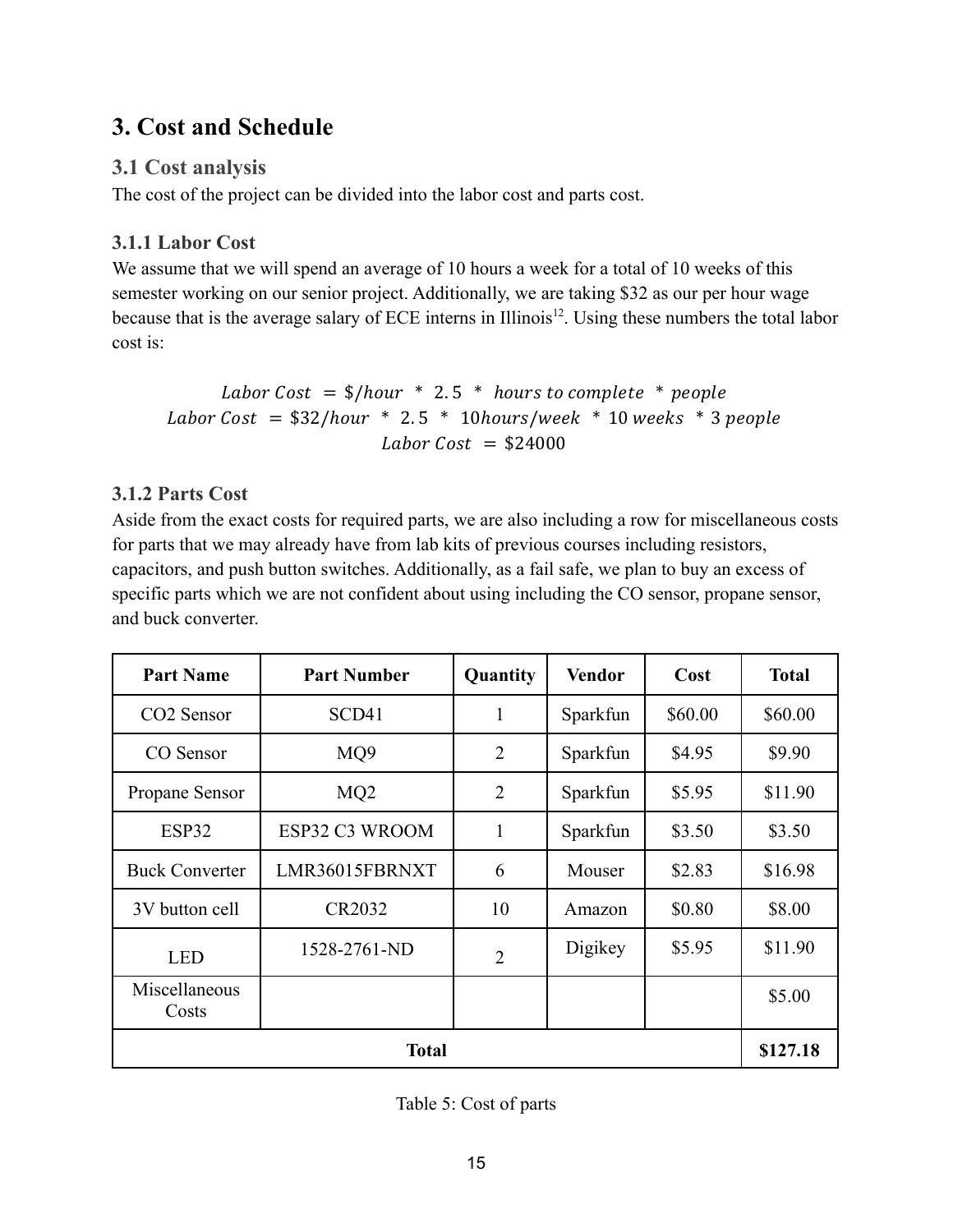# <span id="page-17-0"></span>**3.1.3 Total Cost**

# $Total Cost = Labor Cost + Parts Cost$  $Total Cost = $24000 + $127.18 = $24127.18$

# <span id="page-17-1"></span>**3.2 Schedule**

| Week | Chirag Nanda                                                                                                    | Vatsin Shah<br>Vedant Agrawal                                                                                      |                                                                                                                           |  |
|------|-----------------------------------------------------------------------------------------------------------------|--------------------------------------------------------------------------------------------------------------------|---------------------------------------------------------------------------------------------------------------------------|--|
| 2/7  | Work on Project proposal and talk to machine shop                                                               |                                                                                                                    |                                                                                                                           |  |
| 2/14 | Work on design document                                                                                         |                                                                                                                    |                                                                                                                           |  |
| 2/21 | Complete circuit<br>schematic for power<br>subsystem.<br>Finalize and order<br>parts for the power<br>subsystem | Complete circuit<br>schematic for sensor<br>subsystem.<br>Finalize and order<br>parts for the sensor<br>subsystem. | Complete circuit<br>schematic for<br>indication subsystem.<br>Finalize and order<br>parts for the<br>indication subsystem |  |
| 2/28 | Finalize pcb design<br>for power subsystem                                                                      | Finalize pcb design<br>for sensor subsystem                                                                        | Finalize pcb design<br>for indication<br>subsystem                                                                        |  |
| 3/7  |                                                                                                                 |                                                                                                                    |                                                                                                                           |  |
| 3/21 |                                                                                                                 |                                                                                                                    |                                                                                                                           |  |
| 3/28 |                                                                                                                 |                                                                                                                    |                                                                                                                           |  |
| 4/4  |                                                                                                                 |                                                                                                                    |                                                                                                                           |  |
| 4/11 |                                                                                                                 |                                                                                                                    |                                                                                                                           |  |
| 4/18 | Prepare for mock demo<br>Finalize and verify all components                                                     |                                                                                                                    |                                                                                                                           |  |
| 4/25 | Prepare for final presentation<br>Work on the final report                                                      |                                                                                                                    |                                                                                                                           |  |

Table 6: Planned weekly schedule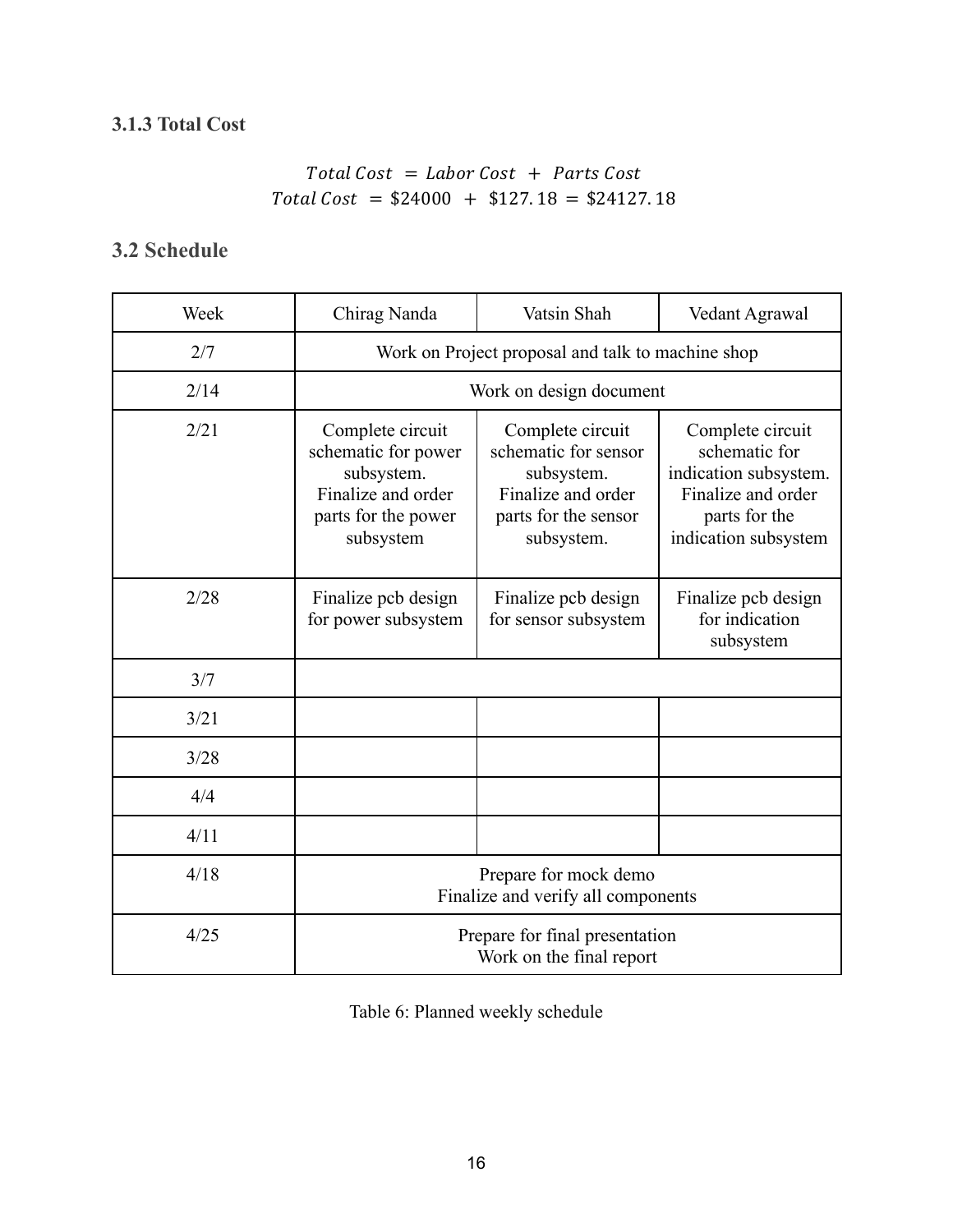# <span id="page-18-0"></span>**4. Ethics and Safety**

# <span id="page-18-1"></span>**4.1 Ethical Concerns**

Since we will be tracking location data of the user, it could be a possible violation of  $IEEE^{12}$  and ACM<sup>13</sup> privacy standards. To ensure privacy, we will log the location data but keep the user anonymous on our map. Our app will only associate pollutant data to the user's location and no trace of the user's identity will be recorded. Additionally, we only start using the user's gps location after appropriate in-app permissions are given.

# <span id="page-18-2"></span>**4.2 Safety Concerns**

The biggest safety concern during the development of our bands lies in testing the bands for detection of harmful levels of gasses. To test carbon dioxide and carbon monoxide levels we plan on positioning the sensor at different distances from a lit flame (using a candle or bunsen burner). To ensure safety while doing these tests, we will only work in a well ventilated laboratory with a fire extinguisher. However, for testing propane detection we plan to purchase a propane tank. This is a safety issue as propane is flammable. Hence we will be testing with the tank only outdoors and ensure proper storage of the tank when we are not testing our project.

Since we are making a wearable band, we also need to make sure that all the circuitry is well insulated. We will create a proper housing for the pcb and batteries to ensure that no wires or circuitry is exposed. To create this enclosure we will make use of the machine shop or 3D print a suitable structure for our circuitry.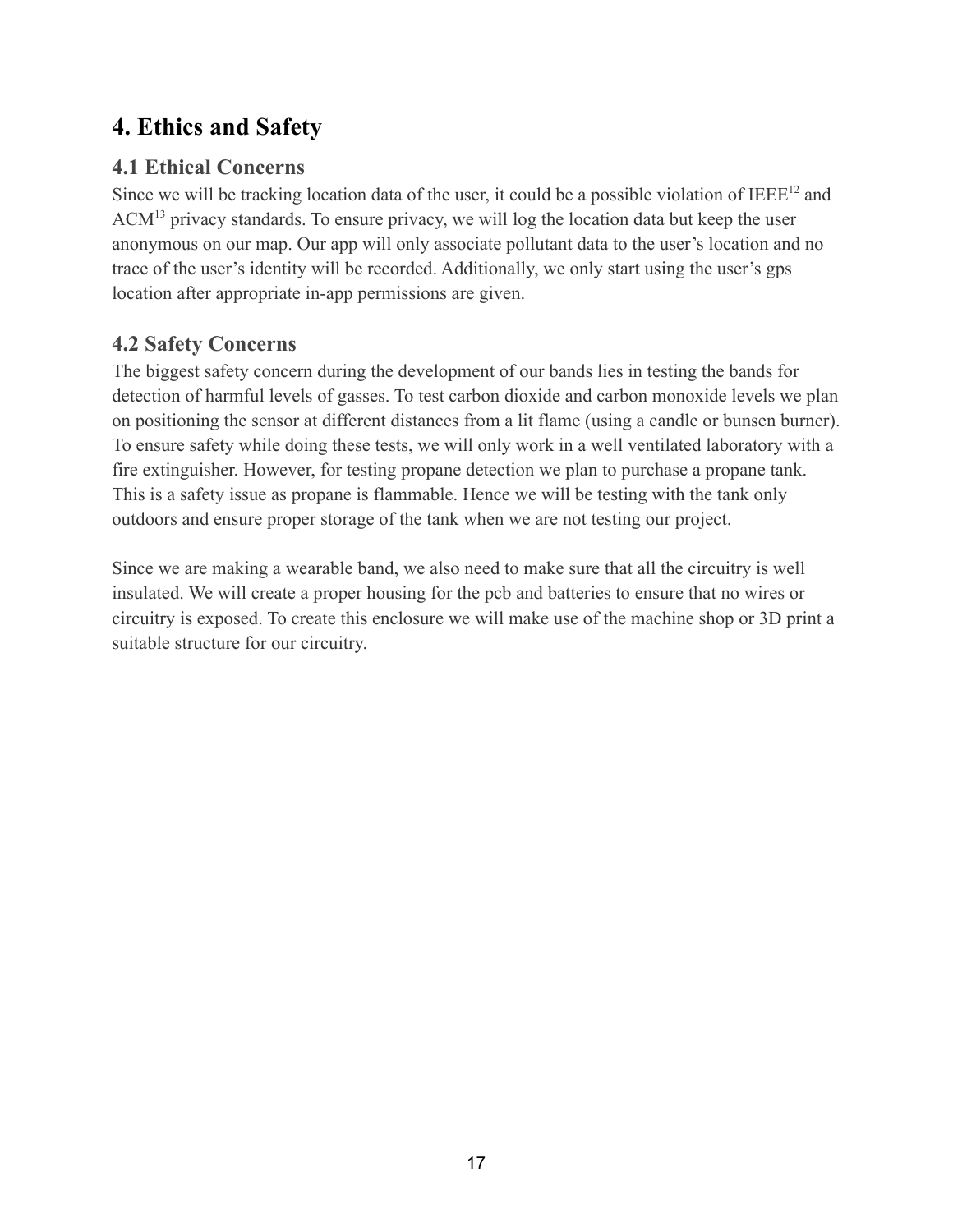# <span id="page-19-0"></span>**References**

- 1. "How Is Air Quality Measured?" NOAA SciJinks All About Weather, https://scijinks.gov/air-quality/. Accessed 7 Feb. 2022.
- 2. "Some Google Street View Cars Now Track Pollution Levels | Colorado Public Radio." Colorado Public Radio, Colorado Public Radio, 30 July 2015, https://www.cpr.org/2015/07/30/some-google-street-view-cars-now-track-pollution-levels /.
- 3. "How Cities Are Using the Internet of Things to Map Air Quality ." Data-Smart City Solutions, Harvard, https://datasmart.ash.harvard.edu/news/article/how-cities-are-using-the-internet-of-things -to-map-air-quality-1025. Accessed 7 Feb. 2022.
- 4. "Carbon Dioxide Health Hazard Information Sheet ." FSIS USDA, USDA, https://www.fsis.usda.gov/sites/default/files/media\_file/2020-08/Carbon-Dioxide.pdf. Accessed 8 Feb. 2022
- 5. "What Are the Carbon Monoxide Levels That Will Sound the Alarm?" Kidde, 19 Aug. 2019, https://www.kidde.com/home-safety/en/us/support/help-center/browse-articles/articles/w hat are the carbon monoxide levels that will sound the alarm .html.
- 6. "Proximity to Roads, NO2, Other Air Pollutants and Their Mixtures Review of Evidence on Health Aspects of Air Pollution – REVIHAAP Project - NCBI Bookshelf." National Center for Biotechnology Information, https://www.ncbi.nlm.nih.gov/books/NBK361807/. Accessed 9 Feb. 2022.
- 7. "MQ-2 Semiconductor Sensor for Combustible Gas ." Sparkfun, https://cdn.sparkfun.com/assets/3/b/0/6/d/MQ-2.pdf. Accessed 9 Feb. 2022.
- 8. "MQ-9 Semiconductor Sensor for CO/Combustible Gas." Sparkfun, https://cdn.sparkfun.com/assets/d/f/5/e/2/MQ-9B\_Ver1.4\_ - Manual.pdf. Accessed 9 Feb. 2022.
- 9. "Sensors SCD4x Datasheet". Sparkfun, https://cdn.sparkfun.com/assets/d/4/9/a/d/Sensirion\_CO2\_Sensors\_SCD4x\_Datasheet.pdf . Accessed 9 Feb. 2022.

10."ESP 32 Series Datasheet." Digikey, https://www.digikey.com/htmldatasheets/production/2845213/0/0/1/esp32-datasheet.html ?utm\_adgroup=xGeneral&utm\_source=google&utm\_medium=cpc&utm\_campaign=Dyn amic%20Search\_EN\_Product&utm\_term=&utm\_content=xGeneral&gclid=CjwKCAiA6 Y2QBhAtEiwAGHybPRh4PBaR9pZXi6. Accessed 9 Feb. 2022.